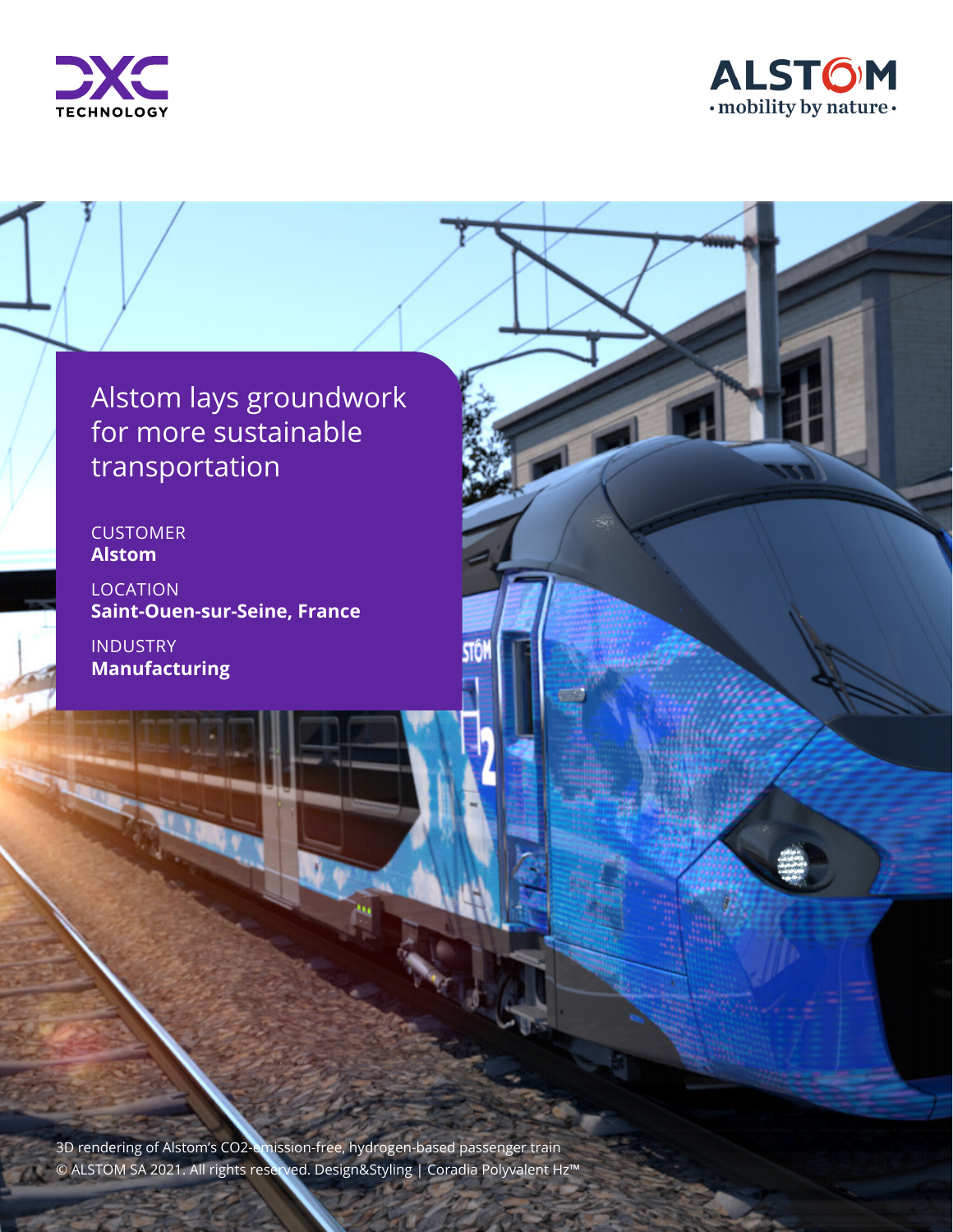Alstom needed to transform the business to support sustainable mobility goals by building a more flexible and resilient IT infrastructure.



#### Challenge

- **Transform the business to support innovation and business agility**
- **Build a strong foundation for business growth based on an efficient** IT infrastructure
- **IMPROVE business communication and collaboration in the wake** of COVID-19 by providing employees the ability to access tools and information anytime, anywhere, from any device



#### Solution

- DXC's Cloud Right™ approach, moving mission-critical business applications and 1,000+ virtual machines to public cloud while managing others on premises in a hybrid environment
- **EXTERGHIST Integration of industry-leading technologies from Microsoft** Azure, VMware and Citrix for public and private clouds and virtual desktop infrastructure
- **Deploy DXC Modern Workplace services to quickly support remote** work for 2,000 staff engineers and prepare for new post-COVID-19 workplace policies



#### **Results**

- **-** Increased business agility
- **Gained ability to scale quickly to meet changing business demands**
- **Enabled employees to stay connected and collaborate while working** from home in the same environment they had in the office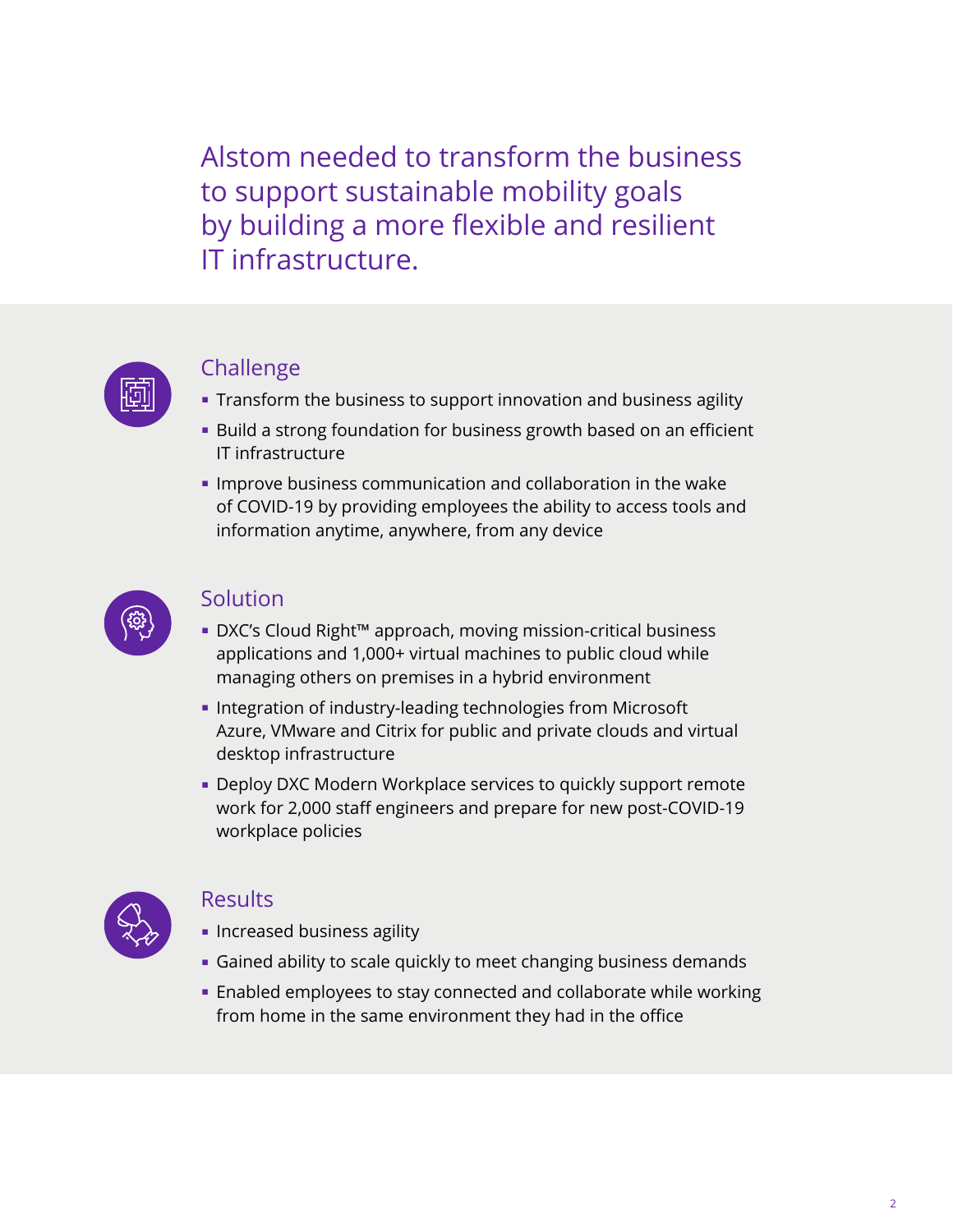

### **Alstom lays groundwork for more sustainable transportation**

**With demand for green transportation options growing, Alstom, maker of the world's first CO2‑emission-free, hydrogen-based passenger train, aims to create a sustainable future for transportation. Alstom is achieving its goals through mobility products and modernized global IT operations.** 

"To accelerate business agility and build a foundation for future growth, we needed a fast, efficient and flexible infrastructure. The public cloud is naturally the key component of that transformation."

**— Stephane Detruiseux** Chief information security officer and technology VP, Alstom

Headquartered in a Paris suburb, Alstom provides a complete range of equipment and services to more than 300 cities worldwide, from high-speed trains that travel up to 320 km per hour, metros and trams, , to integrated systems, customized services, infrastructure, signaling and digital mobility solutions.

With a focus on delivering green and smart mobility solutions, the company fosters innovation by collaborating with external partners as well as 70,000 employees across 70 countries. Employees in all business lines and more than 250 locations are encouraged to share new ideas, and Alstom identifies and nurtures the most promising ideas to support the company's innovation strategy. IT modernization is key to supporting this transformation.

# Accelerating business agility

"To accelerate business agility and build a foundation for future growth, we needed a fast, efficient and flexible infrastructure," says Stephane Detruiseux, chief information security officer and technology vice president at Alstom. "The public cloud is naturally the key component of that transformation."

DXC Technology, a long-time provider of IT outsourcing and other services to Alstom, was the logical partner to support the company's digital transformation journey. DXC supports Alstom's mission-critical systems on a 24x7 basis across all regions. An important step for increasing flexibility was modernizing Alstom's IT infrastructure and moving key resources to the cloud.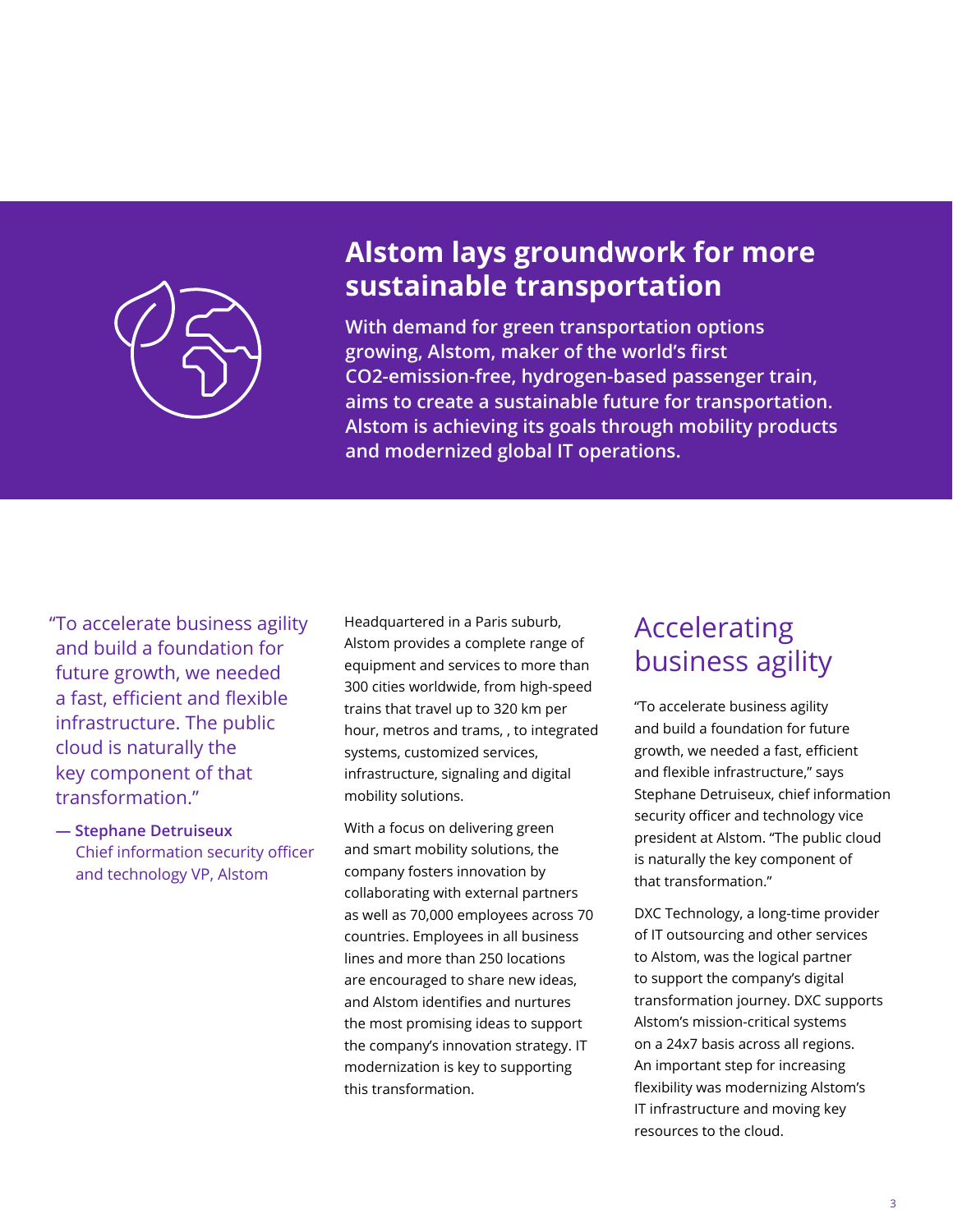70,000 **employees**

250 **locations in 70 countries**

24x7 **global operations** In addition, the deployment of DXC Platform X, a data-driven intelligent automation platform is helping facilitate the ongoing transformation. The increased automation has allowed Alstom to consolidate workloads and bring together core storage, networking and compute functionality into a single, highly virtualized solution. In addition, simplifying the infrastructure and increasing automation are two of the measures that have helped Alstom achieve a 62 percent reduction in critical IT incidents over the past 3 years.

DXC's long-term partnership with VMware is also delivering benefits in the areas of cloud integration and IT infrastructure modernization.

"The partnership we have with both DXC and VMware gives us a brilliant pay‑as‑you-go model that involves everything," says Mehdi Belahcen, senior cloud architect at Alstom. "The private cloud as a service model has allowed Alstom to not only have infrastructure as a service but also software and licensing as a service, and that's exactly what we need to give the business this flexibility."

## Doing Cloud Right

Success in this and other projects have led to a higher level of trust and collaboration between Alstom and DXC, as the company moved to the Microsoft Azure public cloud.

So far, DXC has moved more than 1,000 virtual machines to Azure without disruption and continues to provide operational support for Alstom's compute, storage, database, security and SAP infrastructure.

DXC applied its Cloud RightTM approach to develop a clear cloud strategy and implement a flexible, efficient infrastructure. DXC focused on helping Alstom make the right technology investments at the right time on the right platforms.

DXC advised Alstom to move some workloads to public cloud while keeping others on premises, based on specific business cases. For example, Alstom retained critical on-premises infrastructure at some locations to protect data and control costs. DXC used industry-leading tools and agile best practices to migrate and modernize Alstom's business applications.

"DXC's Cloud Right approach allows us to choose the solutions that work best and are most cost effective," Detruiseux says.

# Enabling virtual collaboration in the workplace

Increased operational flexibility was essential when thousands of Alstom employees were forced to work from home during the COVID-19 pandemic. DXC led the deployment of a Citrix‑based virtual desktop infrastructure and the implementation of an anytime, anywhere on any device strategy supported by Microsoft Azure.

This meant that once the lockdowns started in Europe, Alstom employees could work from home and still access files and collaborate remotely on shared data while staying connected using Microsoft Office 365 and Teams.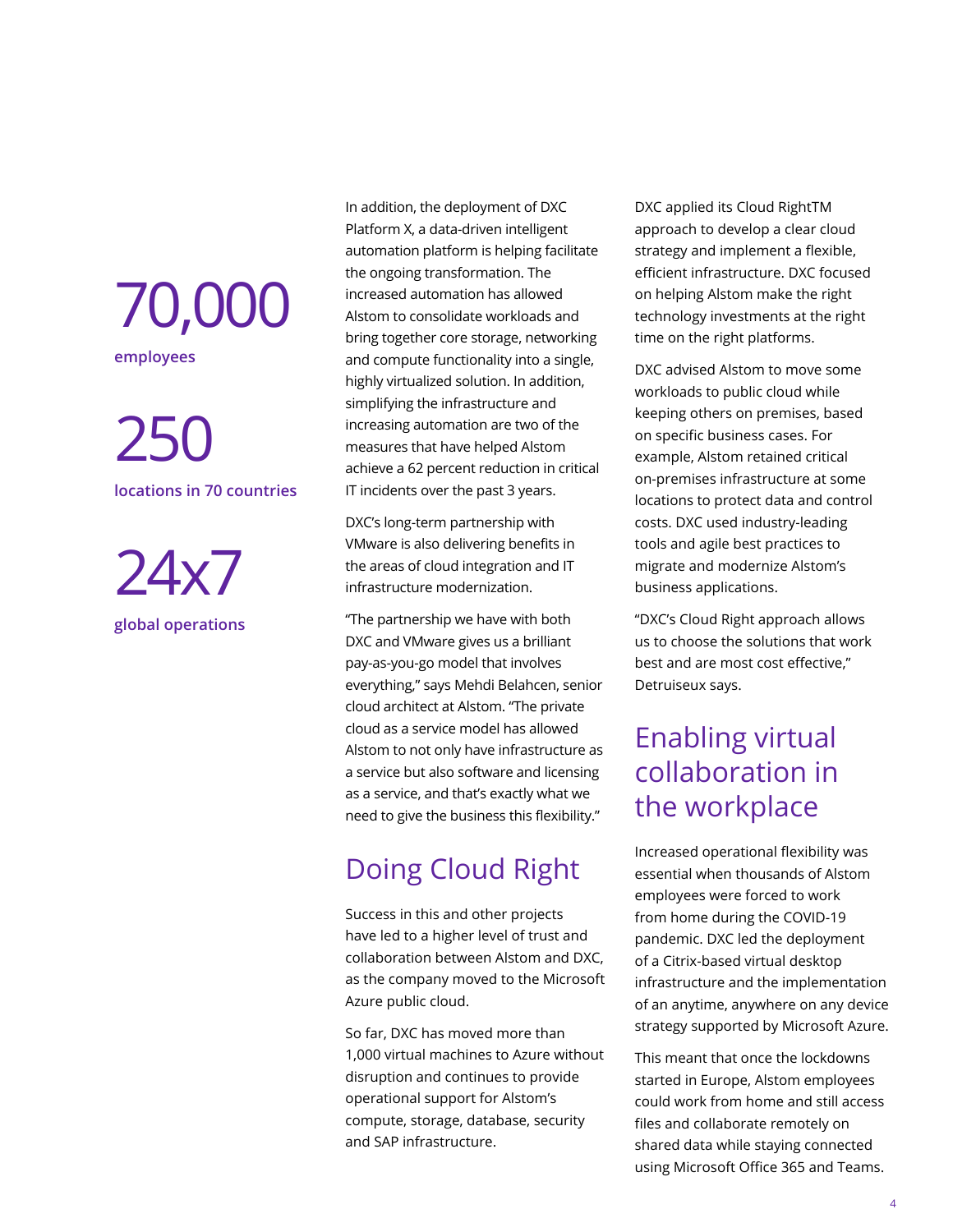62% **reduction in critical IT incidents over the past** 

2,000

**3 years**

**engineers moved to a virtual working environment for design teams in a matter of weeks**

1,00

**virtual machines to public cloud**

With collaboration among design teams so critical to the company's goal of fostering innovation, DXC facilitated the move of 2,000 Alstom engineers to a virtual working environment in a matter of weeks.

"The aim was to connect remotely to our engineering applications and enable our engineers to use this demanding software from home, even with a standard laptop connection, since all the renderings are processed by virtual machines in the cloud," Detruiseux says.

The modernized infrastructure and flexible cloud environment meant that complex design images could be shared virtually, rather than demonstrating them in-person in Alstom's lab. Alstom can now share its latest innovations and sustainable solutions with customers using remote 3D simulations.

"This crisis shows how instrumental a clear cloud strategy is for a global company undergoing digital transformation in an uncertain world," Detruiseux says.

"Without this digital dexterity, it would have been impossible to face such an unprecedented situation."

This flexibility is now allowing Alstom employees to adopt a hybrid work model, splitting time each week between working at home and in the office. This is helping Alstom maintain its vision of fostering an open ecosystem of innovation and creativity to create value and expand its leadership in delivering smart and green transportation solutions.

# Power of partnerships

Alstom harnessed DXC's full-stack capabilities and large network of industry-leading technology partners. As a vendor-agnostic systems integrator, DXC was able to identify and implement the right solutions for Alstom using the best technology available, aligning with the company's goal of maintaining a complete ecosystem with diverse stakeholders.



"The partnership we have with both DXC and VMware gives us a brilliant pay-as-you-go model that involves everything. That's exactly what we need to give the business this flexibility."

**— Mehdi Belahcen** Senior cloud architect, Alstom